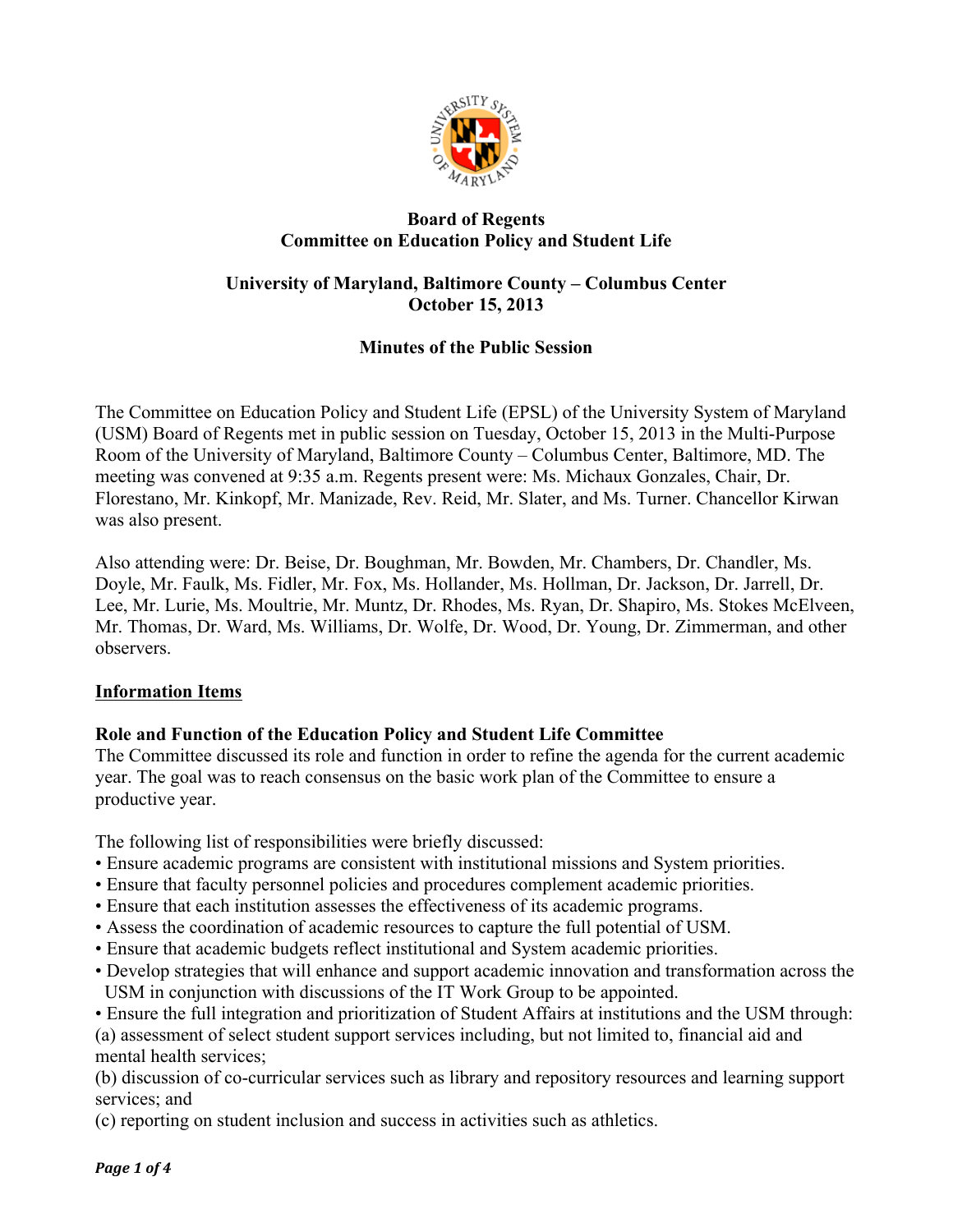This list presents areas of focus for EPSL, but it is not intended to be comprehensive. This discussion of the Committee's roles and functions should be reflected in the Committee's tentative agenda for this academic year, which will also be discussed during this meeting.

Regent Kinkopf requested that child abuse, sexual assault, and alcohol and other drug use and abuse on campuses be added to the list of topics explored by the Committee. Regent Gonzales invited committee members to make additional suggestions at any time.

#### **Tentative Agenda**

The Tentative Agenda for 2013-2014 comprises anticipated action items, including new academic program proposals and new Board of Regents policies, as well as information and discussion items. Some of the information items are reported on an annual schedule to ensure that the regents are well informed about topics of general interest (e.g. enrollment projections, campus crime reporting, financial aid), while others respond to specific requests for reports and recommendations on a variety of topics of interest to the Committee. Today, the Committee reviewed the proposed annual agenda.

Regent Gonzales noted that the agenda of a given meeting may be adjusted due to topics and issues that arise throughout the year. Regent Slater asked that the Committee receive an update on the progress of the Center for Innovation and Excellence in Learning and Teaching. Regent Reid requested that the Committee hear more about issues related to diverse student populations and student groups designed to address those populations' issues. Regent Gonzales invited committee members to make additional suggestions at any time.

## **Financial Aid**

Financial aid has been identified as a critical issue for the Board of Regents this academic year. During the Board retreat on October 3, 2013, Board Chairman, Jim Shea, requested that the EPSL Committee examine the full complexities of financial aid and return with recommendations as to how the Board can address financial aid in ways that will assist students in their efforts to enroll in and persist through USM institutions. During each meeting this year, the EPSL Committee will focus on various aspects of financial aid. Today, the Committee shared ideas to help define how this work will unfold.

Regents found the financial aid primer to be very helpful, but they noted the need for more specifics on Maryland including, but not limited to, more details on the effects of need versus merit aid, the types of aid and the amounts distributed in Maryland, and various MD scholarship programs. It was suggested that financial aid officers from the campuses present to the Committee in order to illustrate typical financial aid scenarios, everyday financial aid challenges on campuses, and how financial aid practices and realities differ by campus.

Chancellor Kirwan asked that the Committee hear more about how the amount of aid distributed by the System compares to national averages. He also suggested the Committee explore if the System's allocation strategies are most effective, especially considering the growing number of transfer students. Regents would also like to ensure the focus on financial aid includes graduate and professional students. Dr. Boughman noted that the USM Student Council is also examining financial literacy.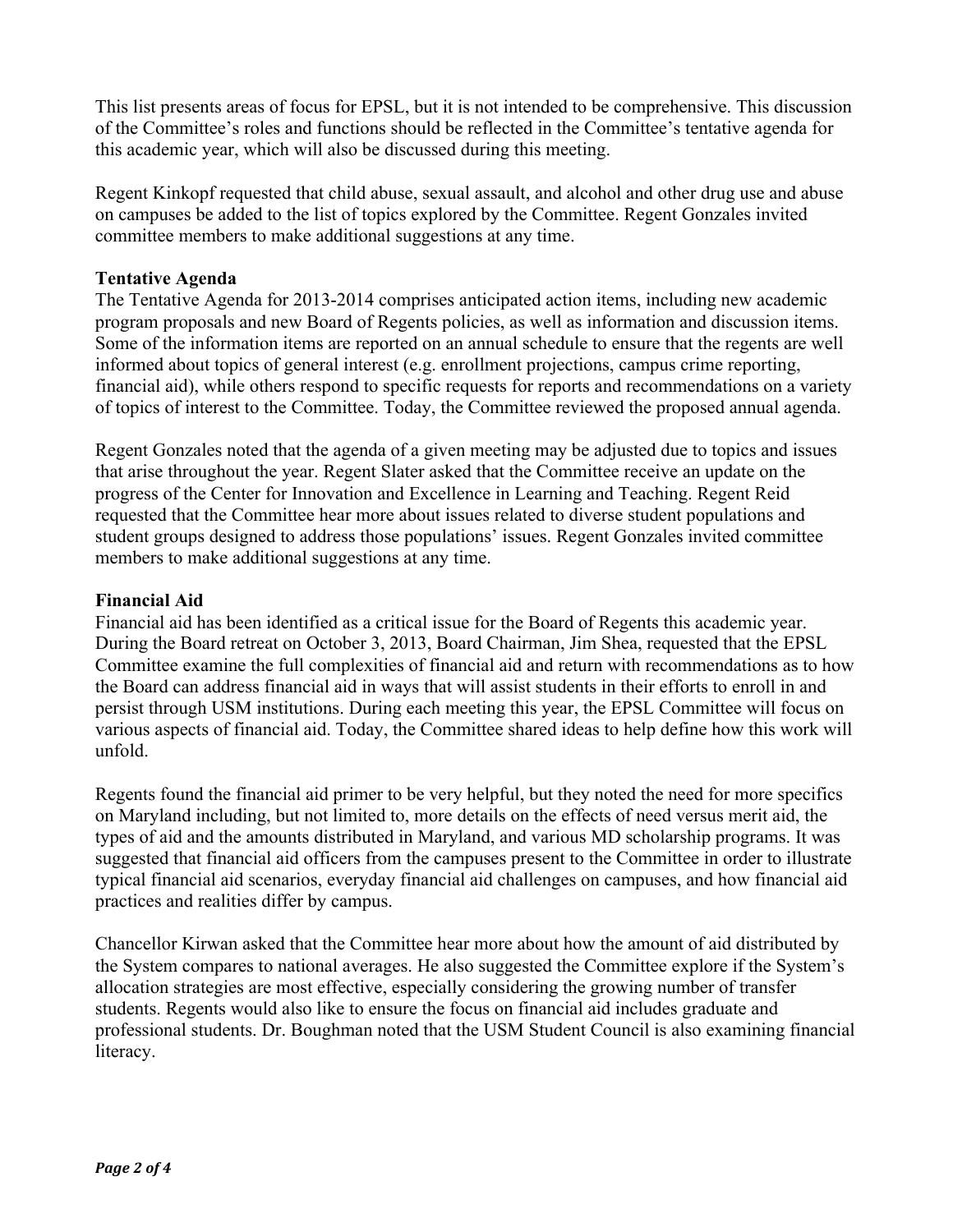## **Library Consortium Resources**

University System of Maryland and Affiliated Institutions (USMAI) is a consortium of 16 libraries at the public universities and colleges in Maryland (all 12 USM institutions, Morgan, St. Mary's, UB Law, and UMCP Health Sciences). The consortium's executive director, Chuck Thomas, with assistance from Lucy Hollman of the University of Baltimore, shared information about the consortium's work. USMAI's mission is to provide unified, cost effective, and creative approaches to the acquisition, sharing, and management of information and knowledge resources across the 16 libraries. The consortium supports the shared mission of its member campuses to contribute to the intellectual and cultural growth of students, faculty, and staff. The USMAI consortium is governed by the Council of Library Directors, which consists of the directors of the member libraries. This body develops policies, guidelines, and strategic directions for the consortium.

Mr. Thomas shared highlights of USMAI's new strategic plan and summarized several current initiatives that reflect emerging priorities and opportunities for the libraries. Regents were please to learn that students throughout the consortium have access to over 9.7 million items without physically having to leave their home campus. Similarly, students can get a copy of a wide range of materials without going to the library, as the electronic capabilities are immense. Mr. Thomas confirmed that books, bound journals, etc. are still important and used, but that the database of electronic materials is extraordinary and growing. He also assured the regents that measures are being taken to preserve copies of scholarly works in case of technological failures.

Dr. Boughman assured the Committee that the relationships within the consortium are strong and positive and that the library consortium will play a key role in the academic transformation and innovation work as it moves forward.

## **MD Open Source Textbook Initiative**

Jesse Fox, acting president of the USM Student Council (USMSC), shared information about the Council's Open Source Textbook Initiative. Mr. Fox shared that students often spend up to \$1,200 on textbooks each year. In order to help defray textbook costs, USMSC came to USM with a proposal to launch activities related to the adoption of open source textbooks. USM agrees with USMSC's premise that pursuit of these options shows promise to significantly reduce students' cost of attendance. USM also recognizes, as does USMSC, that text choice for any course is the prerogative of the faculty. USM has agreed to pursue USMSC's suggestion to begin conversations about the resource infrastructure that would be required to support a repository of open source texts that could be made available to faculty for use in their courses. An informational workshop for faculty is slated for early November. USMSC will engage in a pilot project aimed at encouraging volunteer faculty to evaluate some available open source texts and consider using such texts in at least one course in the Spring 2014 semester. Data from the pilot project will help inform next steps.

The Committee was pleased that USMSC is addressing this issue and encouraged the student council to continue considering ways to address faculty concerns, including those regarding financial repercussions. Although many of the courses that would be targeted include large enrollment course where intellectual property issues may not be as significant, the Committee urged the USMSC to consider faculty interests.